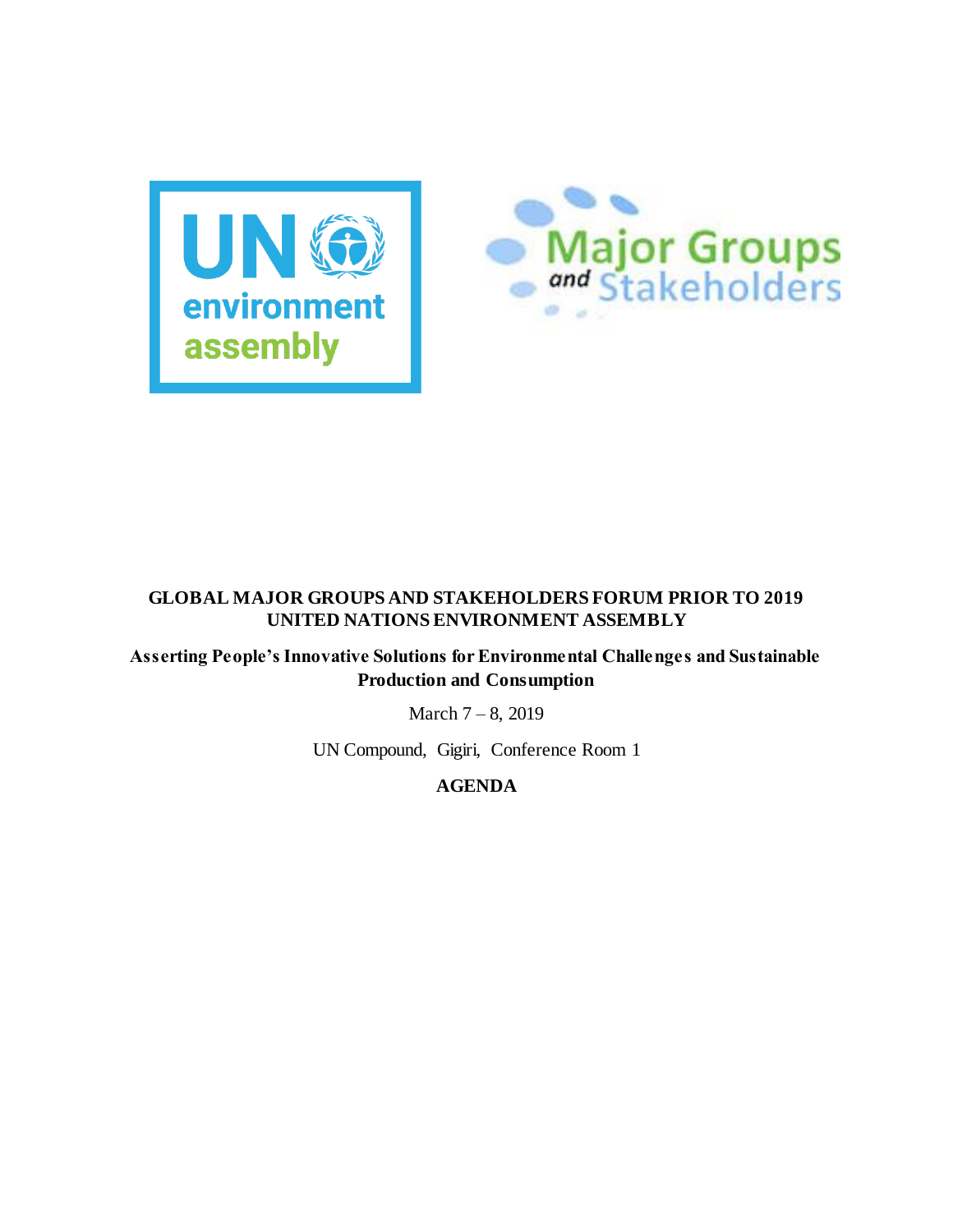| <b>TIME</b>                                                         | <b>ACTIVITY/TOPIC</b>                                                                             | SPEAKER/FACILITATOR                              |  |
|---------------------------------------------------------------------|---------------------------------------------------------------------------------------------------|--------------------------------------------------|--|
|                                                                     | Day 1: Wednesday, March 6, 2019                                                                   |                                                  |  |
| $8:00 - 17:00$<br>Arrival and Registration                          |                                                                                                   |                                                  |  |
| Day 2: Thursday: March 7, 2019                                      |                                                                                                   |                                                  |  |
| Moderator: Augustine Njamnshi, Technical & Political Affairs, PACJA |                                                                                                   |                                                  |  |
| <b>Session 1: Opening and Welcome, report from the OECPR</b>        |                                                                                                   |                                                  |  |
| $8:00 - 8:45$                                                       | Arrival and Registration                                                                          | <b>UN Environment/PACJA</b>                      |  |
| $8:45 - 9.30$                                                       | Chair<br>Welcome<br>MGFC,<br>remarks,                                                             | Mohamed Abdelraouf                               |  |
|                                                                     | including outcomes of the OECPR so far                                                            | Mrinalini Rai (Tina)                             |  |
|                                                                     | Welcome                                                                                           | Khawla Al-Muhannadi<br>Mithika Mwenda, Executive |  |
|                                                                     | Facilitating<br>remarks,<br>organization                                                          | Director, PACJA                                  |  |
|                                                                     |                                                                                                   |                                                  |  |
|                                                                     | Keynote Address and official Opening                                                              | H.E. Mr.Siim Kiisler, Minister of                |  |
|                                                                     |                                                                                                   | Environment of Estonia and UNEA                  |  |
|                                                                     |                                                                                                   | President                                        |  |
| 9.30-10.00                                                          | <b>Photo Session and Coffee break</b>                                                             |                                                  |  |
| <b>Session 2: Reflection and Interactive Discussions</b>            |                                                                                                   |                                                  |  |
| 10:00-11:00                                                         | <b>Panel Discussion:</b>                                                                          | Chair: Priscilla Achakpa                         |  |
|                                                                     | Reflections<br>$\&$<br>UNEA-3<br>on<br>$\bullet$                                                  |                                                  |  |
|                                                                     | holding<br>Governments                                                                            | Panelists:                                       |  |
|                                                                     | accountable: How far have                                                                         |                                                  |  |
|                                                                     | decisions & declarations been                                                                     | Leida Rijnhout                                   |  |
|                                                                     | implemented                                                                                       | Neth Dano, ETC Group                             |  |
|                                                                     | Linking to the UNEA4 themes<br>$\bullet$                                                          | Christopher<br>Chin, Center<br>for               |  |
|                                                                     | and draft resolutions, including                                                                  | Oceanic Awareness, Research and                  |  |
|                                                                     | Plastics, Geo-engineering<br>and<br>Gender draft resolutions                                      | Education                                        |  |
|                                                                     |                                                                                                   | Giulia<br>Carlini,<br>for<br>Center              |  |
|                                                                     |                                                                                                   | International Environmental Law                  |  |
|                                                                     |                                                                                                   | Hugo Maria Schally, European                     |  |
|                                                                     |                                                                                                   | Commission                                       |  |
| $\overline{11:00}$ -12:00                                           |                                                                                                   | Chair: Wali Haider-Roots for                     |  |
|                                                                     | <b>Interactive</b><br>Discussion:<br><b>First</b><br>Challenges<br>related<br>Environmental<br>to | Equity                                           |  |
|                                                                     | Natural<br>Resources<br>Poverty,<br>and                                                           |                                                  |  |
|                                                                     | Management, including sustainable food                                                            | Panelists:                                       |  |
|                                                                     | systems, food security, payment for                                                               | Ajay Jha, CECODECON                              |  |
|                                                                     | environmental services, climate change                                                            | Janice Cox, World Animal Net                     |  |
|                                                                     | and halting biodiversity loss                                                                     | Isis Alvarez, Global Forest                      |  |
|                                                                     |                                                                                                   | Coalition                                        |  |
|                                                                     |                                                                                                   | Isabelle Kempf, UN Environment                   |  |
|                                                                     |                                                                                                   | Gabor Figeczky, IFOAM                            |  |
|                                                                     |                                                                                                   |                                                  |  |
| 12:00-13:00                                                         | Second Interactive Discussion: Life                                                               | <b>Chair:</b> Mohamed Abdelraouf                 |  |
|                                                                     | Cycle approaches to Resource Efficiency                                                           |                                                  |  |
|                                                                     |                                                                                                   | Panelists:                                       |  |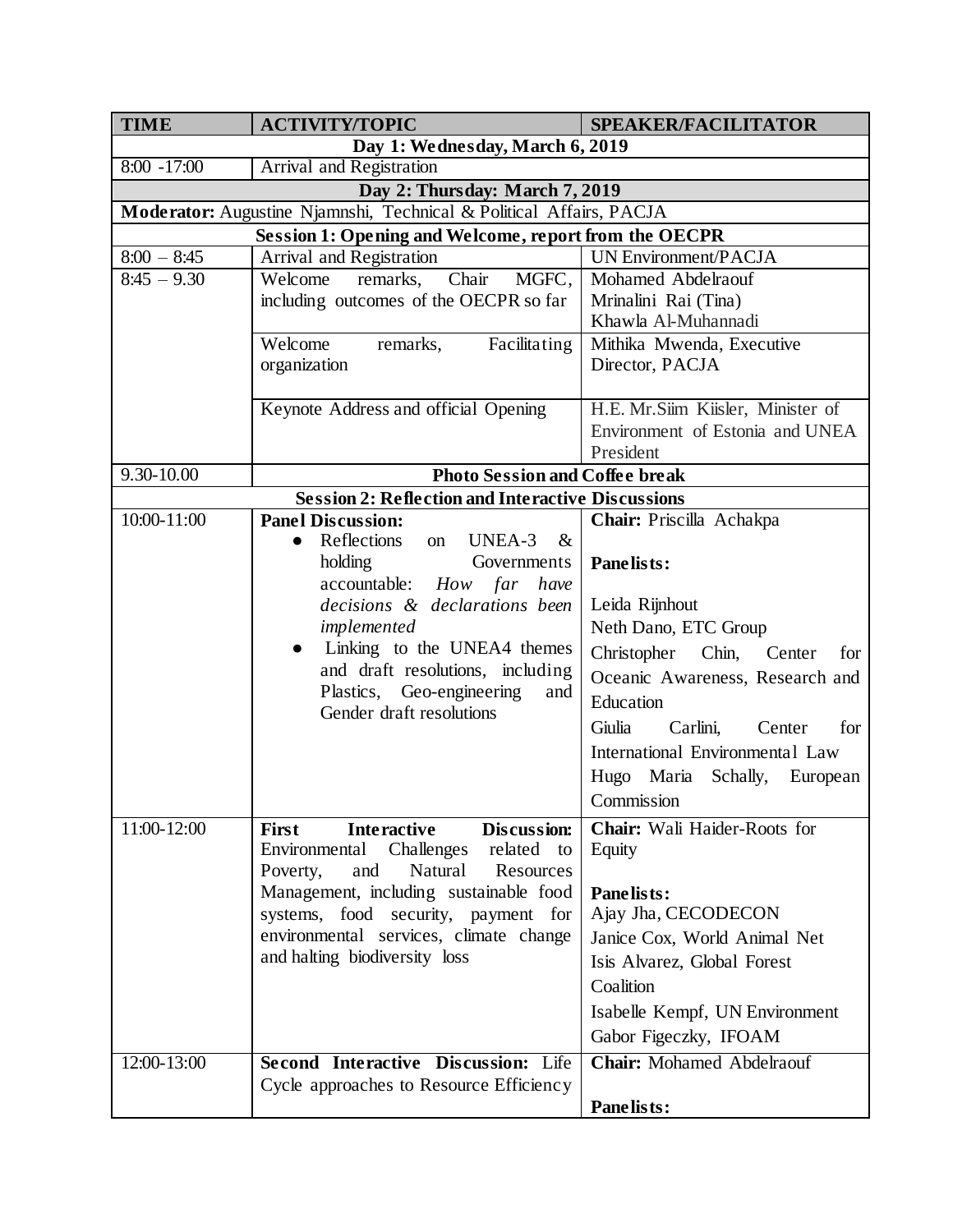|                                     | and sufficiency, energy, chemicals and                                          | Sarojeni Rangam, PAN AP,          |  |
|-------------------------------------|---------------------------------------------------------------------------------|-----------------------------------|--|
|                                     | waste management                                                                | Pedro Cunha-LACEMOS               |  |
|                                     |                                                                                 | Marion Guenard, ICLEI             |  |
|                                     |                                                                                 | Elisa Tonda, UNEP                 |  |
|                                     |                                                                                 | Erick Omollo Juma, Novozyme       |  |
|                                     |                                                                                 | Delphine Levi Alvares, Zero Waste |  |
|                                     |                                                                                 | Europe                            |  |
| $13:00 - 14:00$                     | <b>Lunch Break</b>                                                              |                                   |  |
|                                     |                                                                                 |                                   |  |
| 14:00-15:00                         | Third Interactive discussion: Solidarity                                        | <b>Chair:</b> Tareq Hassan-SPN    |  |
|                                     | economy and community<br>initiatives for                                        |                                   |  |
|                                     | innovative<br>sustainable<br>busines <sub>s</sub>                               | Panelists:                        |  |
|                                     | development                                                                     | Rhoda Boateng-Internationa Trade  |  |
|                                     |                                                                                 | <b>Union Confederation</b>        |  |
|                                     |                                                                                 | Edna Kaptoyo-Indigenous           |  |
|                                     |                                                                                 | <b>Information Network</b>        |  |
|                                     |                                                                                 | Bharti Kannan, India              |  |
|                                     |                                                                                 | Jacqui Patterson, NAACP, US       |  |
|                                     |                                                                                 | Norine Kennedy, USCIB             |  |
| $15:00 - 15:30$                     | <b>Coffee Break</b>                                                             |                                   |  |
|                                     |                                                                                 |                                   |  |
| 15:30-16:30                         | Options<br>for<br>Major<br>Groups<br>and                                        | Laetitia Zobel- UNEP Major        |  |
|                                     | Stakeholder engagement and participation<br>during UNEA                         | Groups and Stakeholder Branch     |  |
| 16:30-17:30                         | Break out session: MGs to discuss their                                         | <b>MG Constituency Leads</b>      |  |
|                                     | statements and engagement in UNEA 4                                             |                                   |  |
| 17:30-19:00                         | <b>Slide show: Oasis Earth-Pictures of</b>                                      | Richard Steiner, Oasis Earth,     |  |
|                                     | Planet in Peril                                                                 | Anchorage                         |  |
|                                     | Meeting of the drafting group for                                               | <b>Regional Coordinators</b>      |  |
|                                     | common statement                                                                |                                   |  |
|                                     | <b>End of Day 2</b>                                                             |                                   |  |
|                                     |                                                                                 |                                   |  |
|                                     | Day 3: Friday March 8, 2019                                                     |                                   |  |
|                                     |                                                                                 |                                   |  |
| Moderator: Mohamed Abdelraouf, UNEP |                                                                                 |                                   |  |
| 8:30-9:30                           | Presentation and open Plenary on the                                            | Mithika Mwenda, PACJA             |  |
|                                     | outcomes of the Convention on                                                   | Innocent Maloba, WWF              |  |
|                                     | Biodiversity (CBD-14) and Climate                                               | Getrude Kenyangi, SWAGEN          |  |
|                                     | Change Negotiations (UNFCCC-COP24)                                              |                                   |  |
|                                     | and the link with 2030 agenda                                                   |                                   |  |
| 9:30-10:30                          | Open dialogue with the Director of UN<br><b>Environment:</b> Facilitated by the | DED and OIC, Mrs. Joyce Msuya     |  |